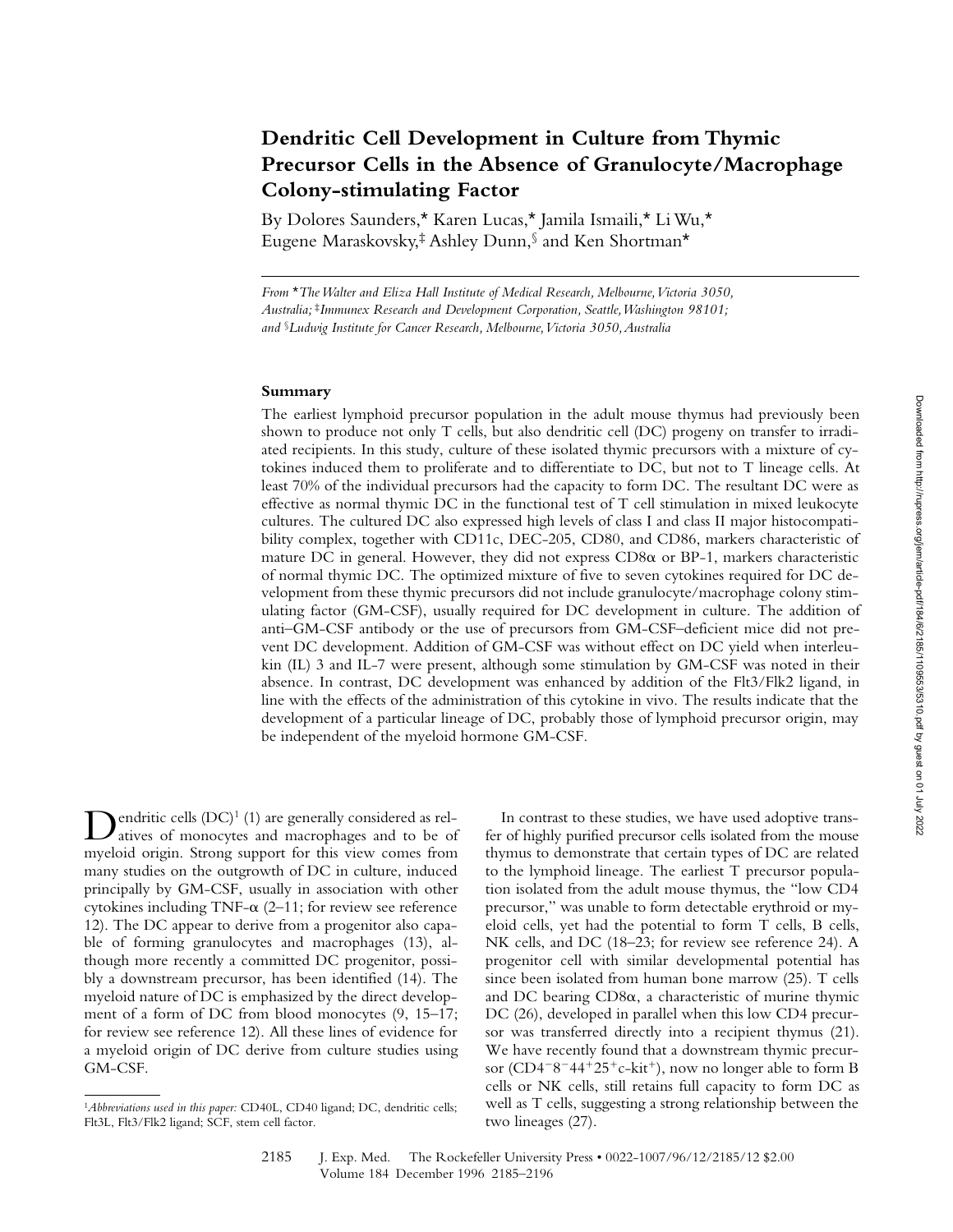These thymic precursors also formed  $CD8\alpha^+$  DC in the spleen after intravenous transfer, suggesting that the  $CD8\alpha^+$ DC normally found in peripheral lymphoid tissues might also be of lymphoid origin. These  $CD8^+$  splenic DC appear to have a regulatory role in T cell responses (28).

Our initial attempts to grow the thymic low CD4 precursors in culture under the influence of multiple combinations of up to three cytokines were unsuccessful. Some growth and development was obtained using an underlay of a thymic epithelial cell line; under these conditions, a limited production of DC was evident (29). However, more extensive growth, with development into DC rather than T cell progeny, was evident once a more complex cocktail of cytokines was used. It was notable that GM-CSF was not required for this DC development in culture.

#### **Materials and Methods**

*Mice.* The mice used for isolation of thymic low CD4 precursors, or for isolation of thymic DC, were usually 5–7 wk-old C57BL/6J Wehi females, bred under specific pathogen–free conditions at The Walter and Eliza Hall Institute animal facility. The GM-CSF–null mice, produced at the Ludwig Institute (30), were originally on a  $C57BL/6 \times 129$  background but had been backcrossed for five generations onto C57BL/6J mice; 5–9-wk-old males and females were used. The source of the  $CD4^+$  LN T cells for mixed leukocyte reactions was 5–6-wk-old female CBA/J mice bred under specific pathogen–free conditions at The Walter and Eliza Hall Institute.

*Isolation of Normal DC from the Thymus.* The procedure was modified from that given in detail elsewhere (26, 28, 31). Briefly, pooled thymuses from 10 mice were cut into fragments, and the entire tissue was digested for 25 min at  $22^{\circ}$ C with collagenase– DNase. The digest was incubated a further 5 min with EDTA to break up DC–T cell complexes. Light density cells were then isolated from the digest by centrifugation at  $4^{\circ}$ C in a 1.077  $g/cm^{3}$ density medium isoosmotic with mouse serum. The light-density cells were then coated with a cocktail of mAb reactive with CD3, CD4, Thy 1, CD25, B cell antigen B220, erythrocyte antigen TER119, granulocyte antigen Gr-1, macrophage antigen F480, FcRII and CD11b, and then the coated cells were removed using anti-Ig–coated magnetic beads. Finally the DC in the enriched preparation were stained and sorted as cells excluding propidium iodide, with the high forward and side scatter of DC, and expressing relatively high levels of CD11c (28).

*Preparation of Low CD4 Thymic Precursor Cells.* An improved procedure was used, modified from our original method (18) and given in detail elsewhere (32). Briefly, the lightest 30% of thymocytes were selected by a density cut procedure, and then all adherent cells were removed by culture for 1 h in Petri dishes. Cells bearing CD3, CD8, CD25, B220, class II MHC, Gr-1, Mac-1, and the erythrocyte antigen TER 119 were all removed by first coating with mAb, then removing coated cells with two rounds of anti-Ig–coated magnetic beads. Finally, the 1% remaining thymocytes were stained with anti-Thy 1 (PE-conjugated 30.H12) and anti–c-kit (FITC-conjugated ACK-2). The low CD4 precursors were sorted as cells low but positive for Thy 1 and moderate to strongly positive for c-kit. The preparation was .97% pure on reanalysis by these markers and appeared homogenous by 14 other markers tested in previous experiments (18–21, 24, 32). In some experiments, the identical procedure was applied

to bone marrow cells, but the homogeneity of this preparation was not assessed.

*Culture Conditions.* The culture medium was based on RPMI 1640, modified to be isoosmotic with mouse serum (308 mosM), with additional Hepes buffering at pH 7.2 and supplemented with  $10\%$  FCS,  $10^{-4}$  M 2-ME, sodium pyruvate, and antibiotics. The required cytokines were then added to the medium, and the precursor cells were dispersed in the mix. Cultures were from 1 to 7 d at 37.5°C in a humidified 10%  $CO_2$ -in-air incubator. For most studies the culture volume was 0.01 ml, and culture of 1–3,000 cells was in the wells of Terasaki trays (Nunc, Naperville, IL). When a larger cell yield was required for cell counts or for surface phenotype analysis, 20,000 precursors were cultured in 0.1 ml medium in flat-bottomed 96-well culture trays (Disposable Products Pty. Ltd., Adelaide, Australia).

*Cytokines and Cytokine-related Antibodies.* The following concentrations of recombinant cytokines tested were used for culture of the low CD4 precursors. IL-1 $\beta$  (human), 200 U or 0.2 ng/ml; TNF- $\alpha$  (murine), 1 ng/ml; IL-3 (murine), 200 U or 400 ng/ml; IL-4 (murine), 200 U or 20 ng/ml; IL-7 (human), 200 U or 10 ng/ml; GM-CSF (murine), 200 "Immunex units" or 200 ng/ml. GM-CSF was found by titration at the end of the experimental series to be 3,200 standard units or the equivalent of 16 ng/ml of a standard Hall Institute preparation. These cytokines were all provided by Immunex Corp. Flt3/Flk2 ligand (Flt3L), 100 ng/ml, and antibody against GM-CSF,  $2 \mu g/ml$ , was provided by Dr. N. Nicola (The Walter and Eliza Hall Institute). CD40 ligand (CD40L) and mAb against CD40, FGK45.5, 1  $\mu$ g/ml, was provided by Dr. A. Rolink (Basel Institute for Immunology, Basel, Switzerland).

*Cluster Counts, Cell Counts, and Visualization of Dendritic Morphology.* The incidence of DC clusters was counted directly on the Terasaki tray cultures, using inverted phase–contrast microscopy; a group of  $>20$  cells was considered a cluster. To recover and count cells after culture, one tenth volume of 0.1 M EDTA, pH 7.2, was first added to the warm cultures, and then the cultures were mixed by repeated passage through a pipette tip in order to break up the DC clusters into a single cell suspension; cell counts were then carried out in a hemocytometer using phase– contrast microscopy. To assess dendritic morphology, a cell suspension was prepared from pooled cultures using EDTA to aid dissociation, as above. The cells were then washed by centrifugation through a layer of FCS and resuspended in a small volume of culture medium. The suspension was placed in slide chambers, prepared by fastening square coverslips onto microscope slides by double-sided adhesive tape at two opposite edges. After filling the chambers, the remaining edges were sealed with nail polish. The slides were then incubated at  $37^{\circ}$ C for 1–2 h and then examined under phase–contrast microscopy. To monitor the fate of individual precursor cells, Terasaki tray cultures containing only a single precursor were selected after 2 h of incubation of cultures set up using 1 cell/0.01 ml medium, and then the culture was inspected every 24 h using inverted phase–contrast microscopy.

*Immunofluorescent Staining and Flow Cytometry.* The procedures used for staining the cultured DC were similar to those used previously for DC extracted from tissues (26). Two- or three-fluorescent-color staining was used, propidium iodide was used to exclude dead cells, and the samples were analyzed using a FACStar Plus<sup>®</sup> (Becton Dickinson & Co., San Jose, CA). The mAbs and the fluorochromes used were as follows: CD4, Cy5-conjugated H129.19.6.8; CD8 $\alpha$ , biotin-conjugated 53-6.7; CD8 $\beta$ , biotinconjugated 53-5.8; CD3, PE-conjugated KT3-1.1; class I MHC, biotin-conjugated M1/42; class II MHC, Texas red–conjugated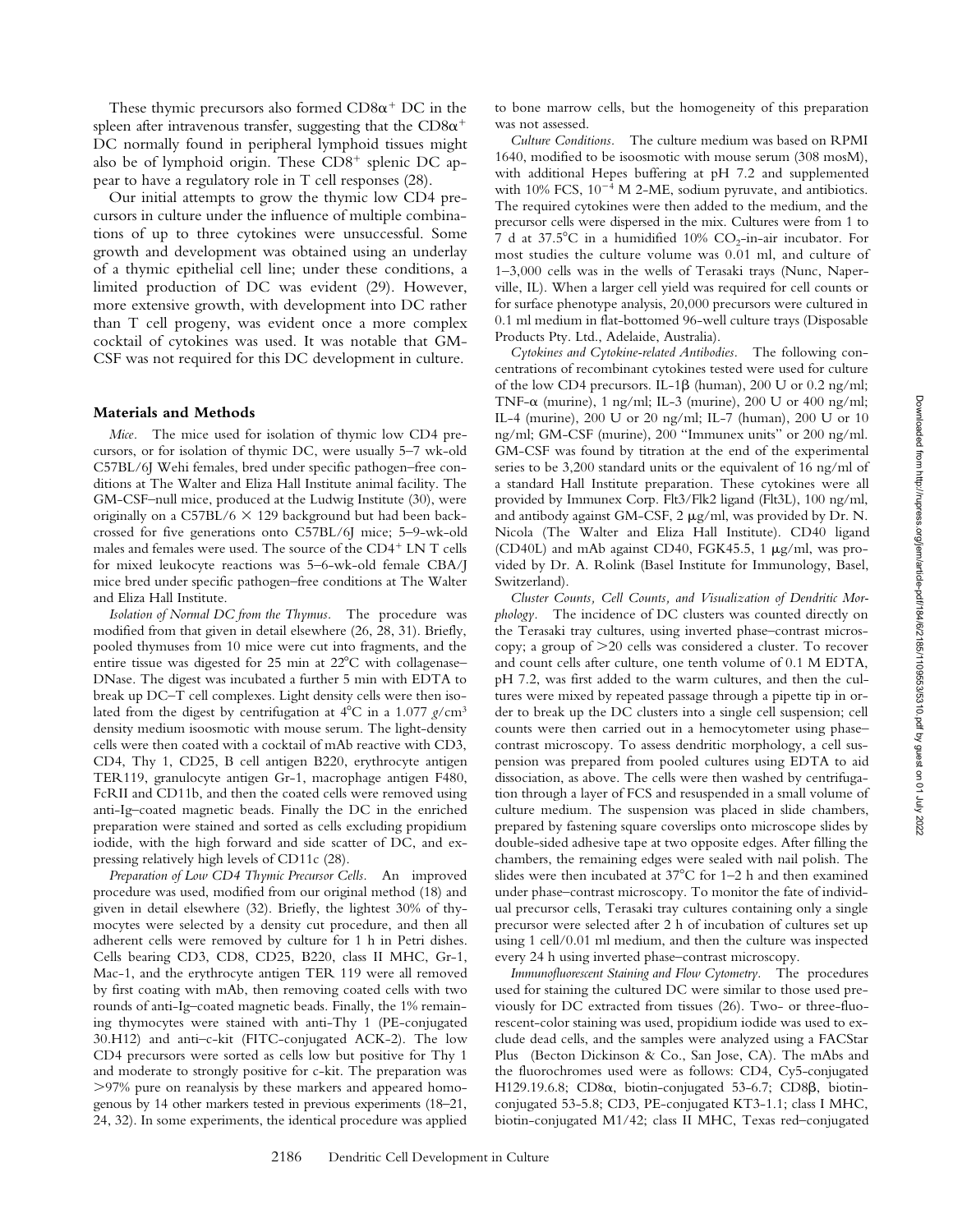Zlotnik (23). However, in our cultures the end-product cells appeared to be DC. Cells with cytoplasmic extensions and DC morphology appeared by day 1. From day 2 to day 4 of culture, a high proportion of the cells formed large clusters of  $\sim$ 50 cells, resembling closely the DC clusters generated by culturing bone marrow or blood precursors with GM-CSF and other cytokines (2–9). The majority of cells in the cultures had the morphological appearance of

The clusters appeared to form as a result of aggregation, rather than representing true colonies derived from single precursors. Nevertheless, over the range of 100–5,000 low CD4 precursor cell input, there was a dose–response relationship between cells cultured and clusters formed at day 4, with five to eight clusters being formed per 1,000 cells cultured (Fig. 1). Accordingly, scoring the number of large clusters formed in the Terasaki well cultures provided a rapid assay for proliferation and DC production. With relatively dense cultures (3,000 precursors per well) a statistically reliable estimate could be made with around five cultures per point. Such a cluster count was used as the initial readout for screening the contribution of different cytokines.

DC by day 4.

the purified precursors cultured alone, without the thymic epithelial cell underlay. It produced a definite growth of precursors, doubling the input cell number by day 3. A requirement for multiple cytokines to induce growth in the low CD4 precursors has also been reported by Moore and

*The Effect of Omitting Cytokines on DC Cluster Development.* To determine which of the cytokines in the complex mix were essential, the effect of leaving out one or two individual cytokines from the initial mix was systematically assessed, using the incidence of DC clusters at day 4 as a readout (Fig. 2). Several cytokines (GM-CSF, IL-4, IL-7,



N22; CD11c, biotin-conjugated N418; DEC205, FITC-conjugated NLDC145; BP-1, biotin-conjugated 6C3; CD11b, FITCconjugated M1/70; F480 macrophage antigen, biotin-conjugated F4/80; B220, biotin-conjugated RA3-6B2; CD80 (B7/1), biotinconjugated 16-10A1; CD86(B7/2), biotin-conjugated GL-1; CD40, FITC-conjugated FGK45.5; CD44, FITC-conjugated IM7.81; Gr-1, FITC-conjugated RB6-8C5; and CD25, biotin-conjugated PC61. PE-conjugated streptavidin was used as the second stage for all biotin conjugates.

*Mixed Leukocyte Cultures for Assessing CD4 T Cell Stimulatory Capacity.* The cultures were set up and T cell proliferation was determined as described previously (28). Briefly, 100–2,000 DC of C57BL/6 origin, either harvested from the cultures or isolated from the thymus, were cultured with 20,000 purified CD4 T cells isolated from the LN of CBA mice. The culture medium was modified RPMI 1640, 0.1 ml being used in the wells of V-bottom 96-well culture trays. No exogenous cytokines were added. After 2–4 d at 37.5°C in a 10%  $CO_2$ -in-air incubator, the cultures were pulsed for 9 h with [3H]TdR. Cells in the cultures were harvested onto glass-fiber filters, and incorporated radioactivity was measured in a gas-flow scintillation counter.

#### **Results**

*Culture of Low CD4 Precursors with One to Three Cytokines.* In our initial studies, the low CD4 precursors were isolated from adult mouse thymus by depletion and sorting, and then they were cultured at 50–1,000 cells per well in Terasaki tray cultures with a range of recombinant cytokines. The cytokines were tested singly or in combinations of two or three. In no case of cytokines used alone or in combinations of up to three was any growth detected. This included the cytokines normally used to produce DC in culture, namely, GM-CSF or GM-CSF in combination with TNF- $\alpha$  and/or IL-4. It also included IL-2 and IL-6, not used in our subsequent studies.

However, almost all the cytokines, even when used singly, gave some improvement in low CD4 precursor survival. After 36 h of culture in medium alone, an average of only 10% of the precursors were viable. The cytokines, which, when used alone, increased survival to  $>30\%$ , were IL-3, IL-6, stem cell factor (SCF), TNF-a, IL-4, and GM-CSF; IL-7 gave the best survival, 55%. No combination of cytokines gave a survival  $>45\%$ . Some combinations of cytokines reduced survival to that of the medium alone, in particular, TNF- $\alpha$  with GM-CSF, TNF- $\alpha$  with SCF, TNF- $\alpha$  with IL-4, and IL-4 with IL-7. This indicates that low CD4 precursors expressed receptors for many of these cytokines but that the interactions between them were complex.

*Growth and Differentiation of Low CD4 Precursors in Response to Multiple Cytokines.* In contrast to this lack of proliferation in response to combinations of up to three cytokines, some growth and differentiation of the low CD4 precursors was obtained on thymic epithelial cell lines (29). This encouraged us to test a complex cocktail of seven cytokines, including some that might have been produced by thymic epithelial cells, namely, TNF- $\alpha$ , IL-1 $\beta$ , IL-3, IL-4, IL-7, SCF, and GM-CSF. This cytokine cocktail was tested on



Figure 1. The relationship between the number of low CD4 precursors cultured and the number of DC clusters produced. Purified thymic low CD4 precursors were cultured for 4 d in 0.01 ml medium in Terasaki tray cultures. The number of clusters  $(>20$  cells) per well was counted under phase–contrast microscopy. The initial complement of seven cytokines was used (TNF- $\alpha$ , IL-1 $\beta$ , IL-3, IL-4, IL-7, SCF, and GM-CSF). The results are the means  $\pm$  SEM of pooled data from three experiments, each with five cultures per point.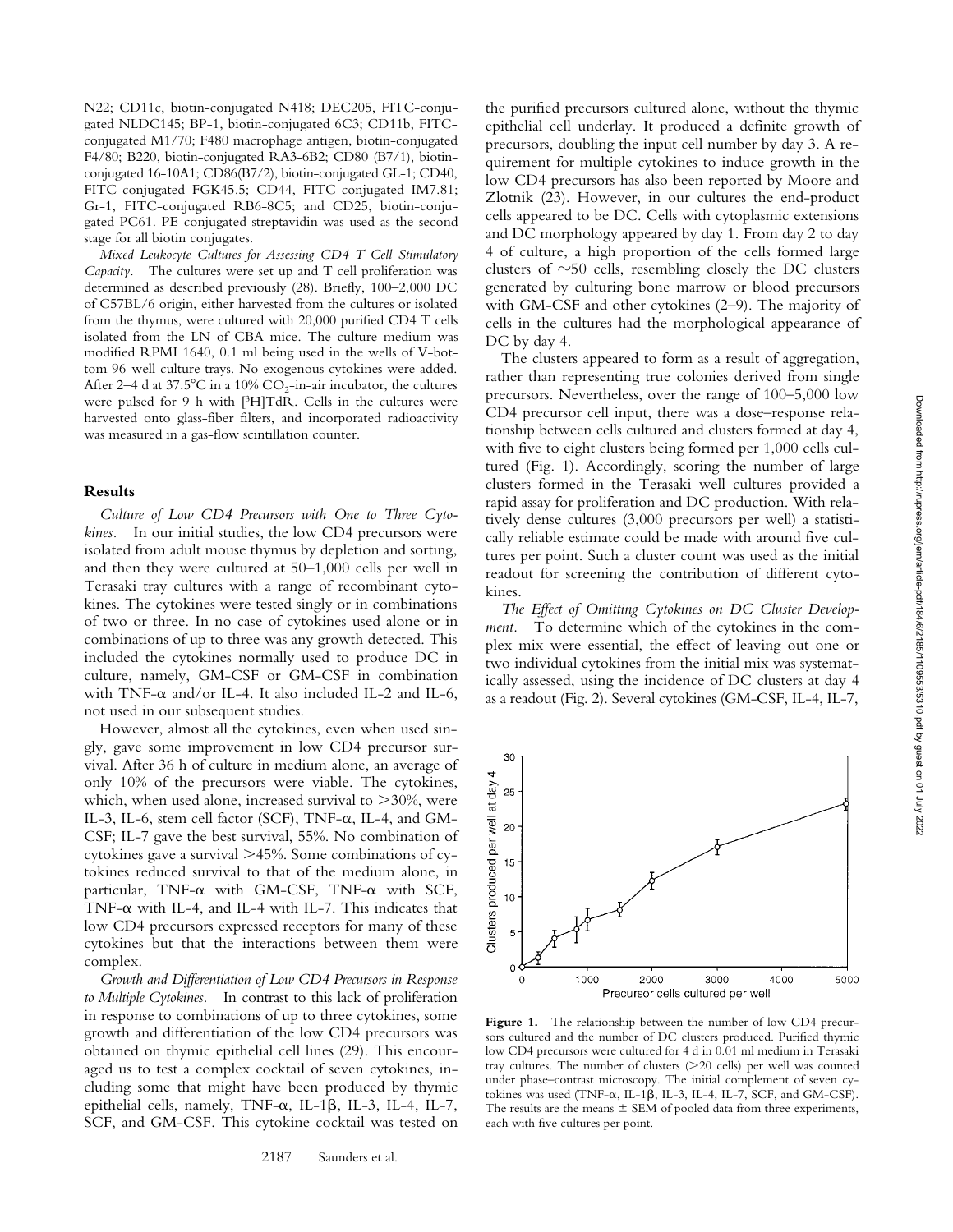| $-1L1B$ | $66 + 7$  |           |                                   |           | Control   |              |            |
|---------|-----------|-----------|-----------------------------------|-----------|-----------|--------------|------------|
| $-1L3$  | $26 + 9$  | $81 + 22$ | $IL1B+IL3+IL4+IL7+SCF+TNFα+GMCSF$ |           |           |              |            |
| $-1L4$  | $66 + 9$  | $98 + 7$  | $96 + 18$                         |           |           |              |            |
| $-1L7$  | 11±4      | $42 + 2$  | $72 + 2$                          | 101±12    |           |              |            |
| $-SCF$  | $26 + 12$ | $77 + 8$  | $77 + 12$                         | $46 + 10$ | $97 + 13$ |              |            |
| $-TNFα$ | $8 + 2$   | $19 + 4$  | $55 + 10$                         | $16 + 2$  | $46 + 14$ | $67 + 16$    |            |
| -GMCSF  | $27 + 7$  | $88 + 10$ | $103 + 19$                        | $23 + 11$ | $63 + 17$ | $23 + 19$    | $107 + 18$ |
|         | $-1L1B$   | $-11.3$   | $-1L4$                            | $-11.7$   | $-SCF$    | $-TNF\alpha$ | -GMCSF     |

Figure 2. The effect of omitting one or two cytokines from the initial mix of seven on the formation of DC clusters. All results are expressed as a percentage of the number of clusters formed with the complete control cytokine mix. The values given along the diagonal, outlined by the heavier boxes, represent single-cytokine omissions. Other boxes give results for two cytokine omissions. Thymic low CD4 precursor cells were cultured at 3,000 cells per well in Terasaki culture plates, and the number of clusters of DC were counted at day 4. The results are means  $\pm$  SEM of pooled data from three to five experiments with five cultures per condition per experiment.

SCF, and IL-3) could be omitted individually without much effect on cluster formation. However, their absence generally did have an effect if omitted along with another cytokine; one exception was the omission of GM-CSF and IL-4 together, where no drop was evident. The two cytokines whose omission, either alone or in combination with other cytokines, had the greatest effect were IL-1 $\beta$  and TNF- $\alpha$ . When omitted together, cluster formation dropped to 8% of that seen with the complete mix. It was also notable that when GM-CSF was omitted, cluster formation became very dependent on IL-7. In contrast, the omission of both GM-CSF and IL-3, which share a common receptor chain (33) and might therefore have substituted for one another, caused only a small drop in cluster formation.

Accordingly, IL-1 $\beta$  and TNF- $\alpha$  were considered essential components of the mix, whereas GM-CSF and possibly IL-4 appeared dispensable. To check this further, GM-CSF was omitted from the mix, and the effects of omitting one or two further cytokines (except IL-1 $\beta$  and TNF- $\alpha$ ) was examined (Fig. 3). As predicted from Fig. 2, the further omission of IL-4 had no effect on cluster formation. IL-4 was omitted from subsequent cytokine cocktails. Fig. 3 confirms the data of Fig. 2 showing that the omission of IL-7 in the absence of GM-CSF now had a marked effect on cluster formation, although interestingly this drop was less when other cytokines, in particular IL- 4, were absent. Of the remaining cytokines, IL-3 appeared in these experiments to have the least influence, but it was retained in subsequent studies to maintain maximal DC cluster formation.

*Effect of Antibody Against GM-CSF on Development of DC Clusters.* The lack of any requirement for GM-CSF in the production of DC was surprising, in view of its requirement for DC outgrowth in other systems. It was possible

| $-1L3$ | $82+9$    | Control<br>$ L1\beta+ L3+ L4+ L7+SCF+TNF\alpha $ |                                            |      |
|--------|-----------|--------------------------------------------------|--------------------------------------------|------|
| $-1L4$ | $71\pm 6$ | 96±17                                            |                                            |      |
| $-1L7$ |           | $45 \pm 11$ 86 ± 11 22 ± 10                      |                                            |      |
| -SCF   |           |                                                  | $83\pm12$ 80 $\pm14$ 32 $\pm15$ 59 $\pm16$ |      |
|        | $-1L3$    | $-1L4$                                           | $-1L7$                                     | -SCF |

Figure 3. The effects of omitting one or two cytokines from an initial mix of six on the formation of DC clusters. The experiment was similar to that described in Fig. 1, except that GM-CSF was not included in the initial mix, and that both IL-1 $\beta$  and TNF- $\alpha$  were maintained as constant components.

the low CD4 precursors themselves, or some trace contaminant, produced sufficient endogenous GM-CSF. To test this possibility, a neutralizing antibody against GM-CSF was added to the cultures when they were initiated at a level known to block GM-CSF–dependent colony formation in culture. The cultures were stimulated by the above "optimal" mix of five cytokines, lacking GM-CSF. However, there was no significant drop in the number of DC clusters formed, nor any reduction in the apparent size of the clusters, when the antibody was added (Table 1). In view of the possibility that IL-3 was substituting for GM-CSF, because they share a common receptor chain (33), the test was repeated with both IL-3 and GM-CSF omitted from the cytokine mix. Again, the anti–GM-CSF had no significant effect in these relatively high density cultures.

*Cytokine Requirements in Low Cell Density Cultures.* Finally, to verify the requirement for all five cytokines, some simpler combinations were tested, at a lower precursor cell input

**Table 1.** *The Effects of Antibody Against GM-CSF on the Generation of DC Clusters by Cultured Thymic Low CD4 Precursors*

| Cytokine mix                                  | Anti—<br>GM-CSF | Clusters<br>per well |
|-----------------------------------------------|-----------------|----------------------|
| $TNF-\alpha + IL-1 \beta + IL-7 + SCF + IL-3$ |                 | $20 \pm 2$           |
|                                               | $^{+}$          | $18 \pm 2$           |
| $TNF-\alpha + IL-1 \beta + IL-7 + SCF$        |                 | $22 + 2$             |
|                                               |                 | $19 + 1$             |

Purified thymic low CD4 precursors were cultured at 3,000 cells per well in 0.01 ml medium for 4 d with the cytokines listed. Full details are given in Materials and Methods. Results are the means  $\pm$  SEM of pooled data from three experiments, each with five cultures per assay.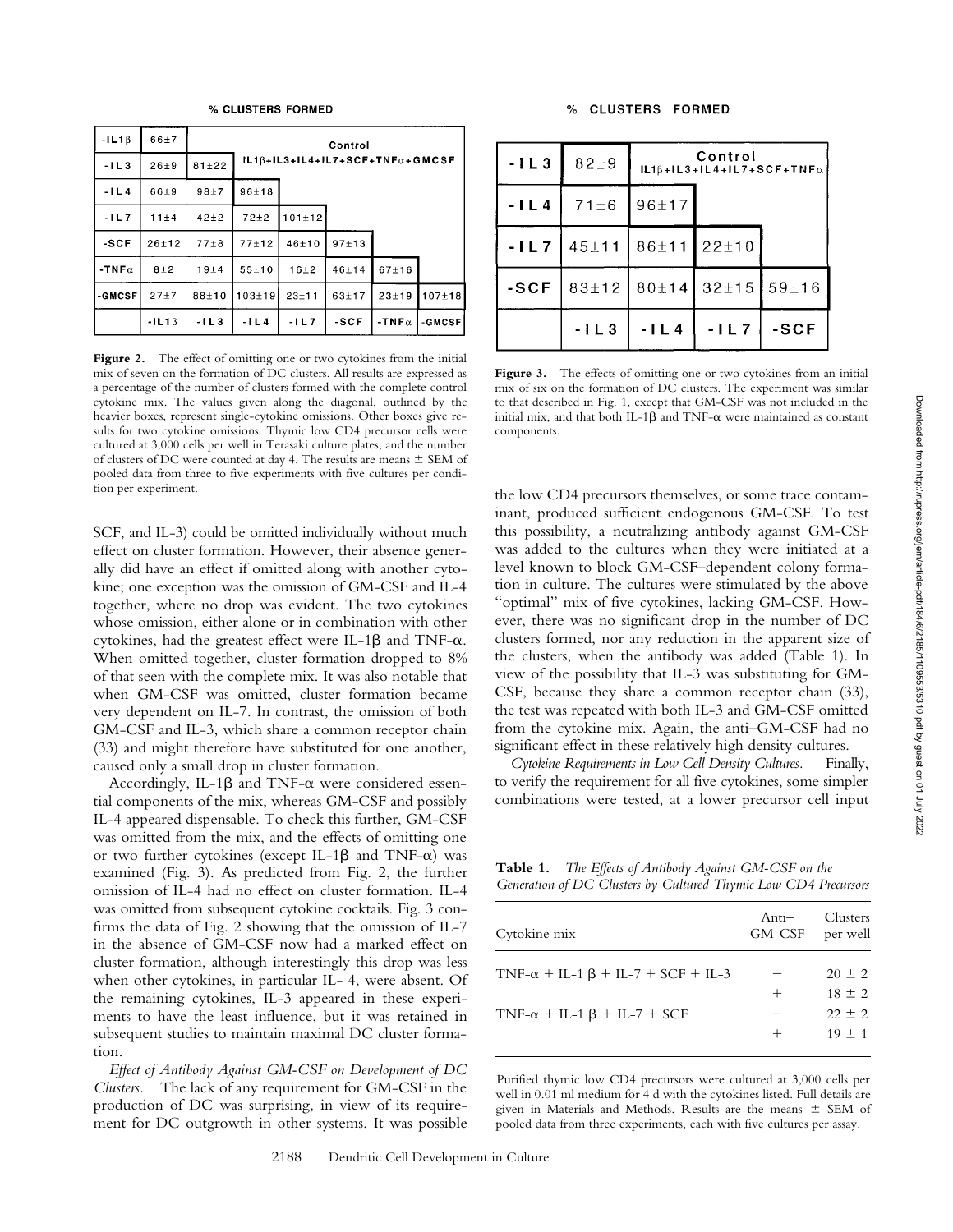**Table 2.** *The Effects of Various Cytokine Combinations on the Generation of DC Clusters in Low-Density Cultures of Thymic Precursors*

| Cytokines                                       | Clusters per culture |
|-------------------------------------------------|----------------------|
| No cytokines                                    | $0 \pm 0$            |
| IL-1 $\beta$                                    | $0 \pm 0$            |
| $TNF-\alpha$                                    | $0 \pm 0$            |
| $TNF-\alpha + IL-1\beta$                        | $0 \pm 0$            |
| $IL-1\beta + TNF-\alpha + SCF$                  | $0 \pm 0$            |
| $IL-1\beta + TNF-\alpha + IL-3$                 | $0.4 \pm 0.6$        |
| $IL-1\beta + TNF-\alpha + IL-7$                 | $0.1 \pm 0.2$        |
| $IL-1\beta + TNF-\alpha + IL-7 + SCF$           | $0.1 \pm 0.2$        |
| $IL-1\beta + TNF-\alpha + IL-7 + IL-3$          | $0.2 \pm 0.4$        |
| $IL-1\beta$ + TNF- $\alpha$ + SCF + IL-3        | $0.4 \pm 0.6$        |
| $IL-7 + SCF + IL-3$                             | $0.1 \pm 0.1$        |
| $IL-1\beta$ + TNF- $\alpha$ + IL-7 + SCF + IL-3 | $2.0 \pm 0.9$        |
|                                                 |                      |

Cultures of 250 low CD4 precursors were set up on 0.01 ml medium in Terasaki tray wells. The incidence of DC clusters was determined after 4 d of culture. Results are the means  $\pm$  SEM of data pooled from two experiments, each with 20 cultures per condition.

(250 precursors per culture) to reduce any effects of endogenous growth factor production. All simpler cytokine combinations gave fewer DC clusters, or no clusters at all (Table 2), and the few clusters that were obtained appeared smaller. Two aspects of these low cell density cultures were notable. First, neither DC cluster formation nor cell expansion was evident in cultures with IL-1 $\beta$  alone or TNF- $\alpha$ alone, or IL-1 $\beta$  plus TNF- $\alpha$ , even though these cytokines were essential for the growth of DC in the cytokine mix. However, in the cultures with IL-1 $\beta$  alone, or in cultures with IL-1 $\beta$  plus TNF- $\alpha$ ,  $\sim$ 20% of the individual, nonclustered surviving cells acquired dendritic morphology, suggesting IL-1b alone promoted some direct DC differentiation without cell division. In accordance with this, a few DC clusters were obtained when very high density cultures were incubated in IL-1 $\beta$  plus TNF- $\alpha$  (data not shown). A second aspect of the sparse cultures was the degree of dependence on IL-3 for DC cluster formation. In contrast to the dense cultures where omission of IL-3 had a smaller and variable effect (Figs. 2 and 3; Table 1), omission of IL-3 from the sparse cultures caused a much greater drop in both DC cluster formation and cell proliferation. A low level of endogenous IL-3 production by the precursor cells themselves is one possible explanation for this difference.

Under these low cell density culture conditions with the five cytokine mix, a net increase of the cells in the cultures was obtained, with growth extending longer and reaching three to four times the original cell input (Fig. 4). Over 90% of the cells harvested at days 3 to 4 of culture had dendritic morphology.

*The Effect of CD40 Ligation and Flt3 Ligand Addition on DC Development.* While our studies were in progress, two



**Figure 4.** The growth of purified thymic low CD4 precursors under the influence of a mixture of five cytokines. Full details are given in Materials and Methods. The mix of five cytokines used was IL-1 $\beta$ , TNF $\alpha$ , IL-3, IL-7, and SCF, omitting the IL-4 and GM-CSF used in the original mix. The precursors (250) were cultured in 0.01 ml medium in Terasaki tray wells. Cell counts were performed after harvest in a hemocytometer with viability assessed by appearance under phase–contrast microscopy. Values are means  $\pm$  SEM of pooled data from three experiments, each with 20 cultures per point.

further stimuli of DC development were reported. Soluble CD40L has been found to enhance DC survival and differentiation (34; for review see reference 12). Although it was ineffective alone, we found it enhanced the DC development stimulated by our previous five-cytokine mix. In the presence of soluble CD40L, the cultured cells more rapidly attained the extreme DC form with extended dendrites, the number of clusters and their size was increased, the cell yield increased, and fewer cells were found outside the clusters. The impression was of enhanced differentiation with an earlier peak of DC production. Very similar results, but more reproducible in the extent of the effect, were obtained by adding the mAb FGK45.5, reactive with CD40. This mAb was used instead of soluble CD40L in the experiment shown in Fig. 5 and subsequent experiments.

Recent studies at Immunex (35) have demonstrated that Flt3L injected into mice induces a striking increase in the levels of all types of DC in mouse lymphoid organs. Although Flt3L was without effect on the low CD4 precursors alone, when added together with the previous fivecytokine mix it enhanced DC development in culture. The number of cells produced in the cultures increased substantially and peaked earlier, whereas the clusters increased a little in both number and size (Fig. 5). The progeny cells again had DC morphology, although of a less extreme form than with CD40L.

The addition of both Flt3L and the mAb ligating CD40 to the cytokine mix of TNF- $\alpha$ , IL-1 $\beta$ , IL-3, IL-7, and SCF appeared to produce the optimal yield and morphological form of DC from the cultured low CD4 precursors, although these two additional "cytokines" were ineffective if used alone. With this new seven-"cytokine" mix, the numbers of cells produced from the thymic precursors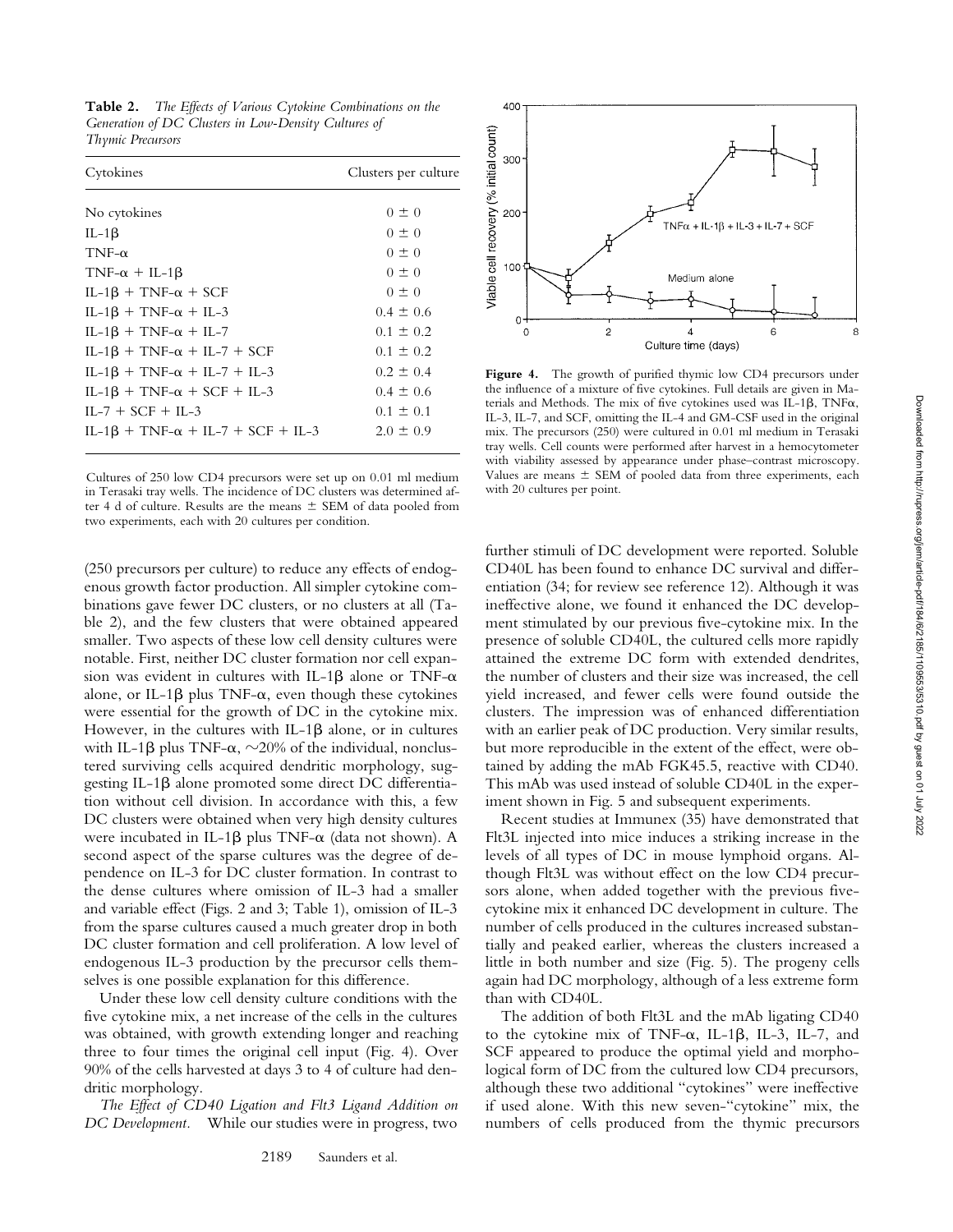

**Figure 5.** The effect of addition of Flt3L and mAb against CD40 on the growth and development of DC clusters from thymic low CD4 precursors. Cultures of 250 purified low CD4 precursors were set up in 0.01 ml medium in Terasaki tray culture wells. The finer continuous line gives the results with the basic cytokine mix (TNF- $\alpha$ , IL-1 $\beta$ , IL-3, IL-7, SCF  $[\bullet]$ ). The two broken lines give the results of addition of Flt3L  $(O)$  or of the mAb FGK45.5 reactive with CD40  $(\square)$ . The heavy line gives the results of adding both these reagents  $(\Delta)$ . Results are the means of pooled data from three to four experiments, each with 20 cultures per point. For clarity, SEM are only given for one set of data; the errors were similar in the other sets. Statistically significant increases over the results obtained with the basic five cytokine mix were obtained at day 4 of culture by adding Flt3L (cells,  $P \le 0.001$ ), by adding anti-CD40 (cells,  $P \le 0.001$ ; clusters,  $P = 0.01 - 0.001$ ) and by adding both anti-CD40 and Flt3L (cells,  $P \le 0.001$ ; clusters,  $P \le 0.001$ ).

reached four- to fivefold the initial input by day 4 of culture (Fig. 5); this was a minimal estimate, because under these conditions the clusters were difficult to completely dissociate even with EDTA. The number of clusters was also maximized, and peaked at day 4, with this mix (Fig. 5). The appearance of the clusters is shown in Fig. 6. Over 95% of the individual cells harvested and recovered from such cultures had the morphological appearance of DC, all having multiple fine cytoplasmic extensions and many having more obvious "dendrites," as illustrated in Fig. 6.

To provide a comparison with the thymic precursors, a population of bone marrow precursors was also cultured with this seven-"cytokine" mix. The bone marrow precursors were selected by the same procedure used for the thymic precursors to produce a c-kit<sup>+</sup>Thy-1<sup>low</sup> lineage marker– negative, light density, nonadherent population; however, there was no evidence that this was a homogenous precursor population. Growth from this bone marrow population

was rapid and extensive, reaching 10 times the initial cell input number by day 4. The resultant cell population was of mixed phenotype and included myeloid cells and early B cells. DC and DC clusters were produced, but comprised only 24% of the total cell yield; the net DC production was about half that obtained from the thymic precursors.

*Production of DC in Culture by Thymic Low CD4 Precursors from GM-CSF Null Mice.* The surprising lack of any requirement for GM-CSF in DC generation required a more critical assessment. It was possible that traces of endogenously derived GM-CSF persisted in the cultures despite the antibody-blocking experiments of Table 1. It was also possible that GM-CSF was required for the generation of the precursors from multipotent stem cells rather than at the later DC developmental steps reflected in our cultures. Accordingly, we assessed the development in culture of the thymic low CD4 precursors derived from GM-CSF "null" mice, with the GM-CSF gene deleted by homologous recombination (30). The yield of low CD4 precursors from the thymus of the GM-CSF "null" mice was similar to that obtained from the normal C57BL/6 control mice, indicating that the generation of this precursor population was independent of GM-CSF. When cultured at low cell density with the final complement of seven "cytokines" as in Fig. 5 (lacking GM-CSF), the thymic precursors from the GM-CSF null mice showed extensive proliferation and produced DC clusters, with  $>90\%$  of the product cells showing typical dendritic morphology (Table 3). However, both the total cell expansion and the number of DC clusters was only 70–75% that obtained by culturing the same number of low CD4 precursors from normal mice. Thus, although DC development occurred efficiently in the absence of GM-CSF, it remained possible that traces of endogenous GM-CSF could enhance this development. Alternatively, GM-CSF in the normal mice may have slightly "conditioned" the precursors for an enhanced response, or removed some irrelevant cells from the "low CD4 precursor" pool.

*Effects of IL-3 and GM-CSF on DC Development in Low Cell Density Cultures.* The results with the GM-CSF null mice suggested that GM-CSF might have some stimulatory effect in low-density cultures, despite its lack of effect in the earlier high precursor cell input studies. Another possibility was that the requirement for GM-CSF was being largely met by the added IL-3, via interaction with a common receptor  $\beta$  chain; because the requirement for IL-3 only became pronounced in low-density cultures (Table 2), it was important to recheck this issue under these conditions. Accordingly, low CD4 precursors were cultured with IL-1 $\beta$ , TNF- $\alpha$ , IL-7, SCF, Flt3L, and anti-CD40 mAb, and then the effects of adding IL-3 and/or GM-CSF were examined (Table 4).

Precursor cell expansion and DC development occurred in the absence of both IL-3 and GM-CSF, with the vast majority of cultured cells having dendritic morphology and aggregating into clusters. However, the yield of both DC and DC clusters was about half that seen in the presence of IL-3. Therefore, GM-CSF could partially substitute for IL-3 under these conditions. However, GM-CSF did not syner-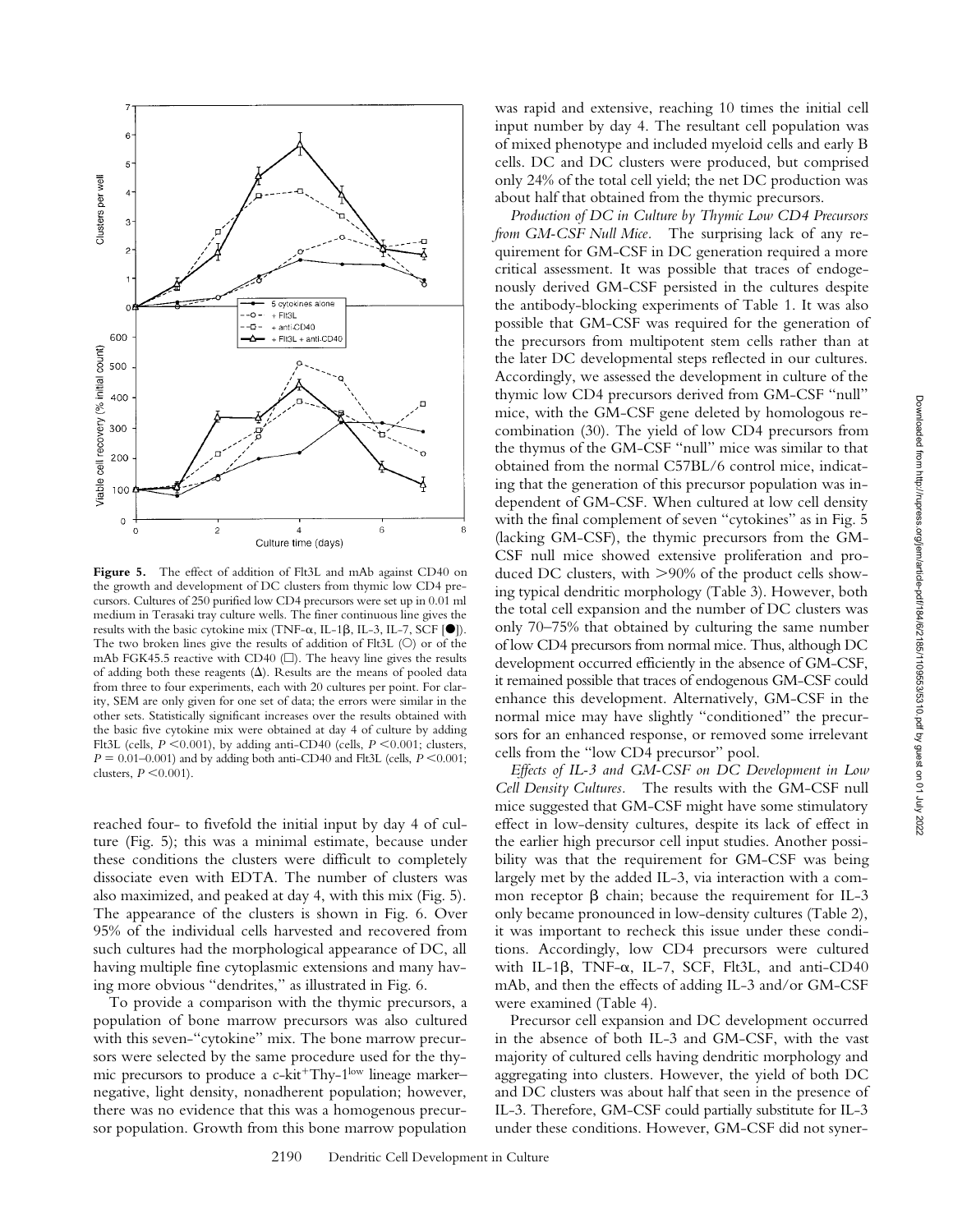

**Figure 6.** The clusters of DC and the individual DC developing in culture from thymic low CD4 precursors. The purified low CD4 precursors were cultured for 4 d in the presence of TNF- $\alpha$ , IL-1 $\beta$ , IL-3, IL-7, SCF, Flt3L, and FGK45.5, the mAb reactive with CD40. The clusters (*A*) were photographed directly in the Terasaki tray cultures. The individual DC (*B* and *C*) were dissociated from the clusters using EDTA, replaced in culture medium in a slide chamber, and warmed for 2 h before photography. Almost all cells had multiple fine hairlike cytoplasmic extensions, only some of which are visible in the photographs. Original magnifications:  $(A) \times 260$ ;  $(B \text{ and } C) \times 640.$ 

gize with IL-3, because some inhibition in cell expansion was noted when both were added together. Similar but slightly reduced effects were obtained when GM-CSF was added to the cultures at a 10-fold lower concentration.

*The Surface Phenotype of the Cultured DC.* Immunofluorescent staining and flow cytometry was used to analyze the surface antigens on the cultured cells. Figs. 7 and 8 give re-

**Table 3.** *The Growth and Development of DC Clusters from Thymic Low CD4 Precursors from GM-CSF "Null" Mice*

|                      | Control C57BL/6<br>precursors | GM-CSF null<br>precursors |
|----------------------|-------------------------------|---------------------------|
| Cells per culture    | $1,002 \pm 109$               | $721 \pm 69$              |
| Clusters per culture | $5.7 \pm 1.6$                 | $4.7 \pm 1.6$             |

Purified low CD4 precursors, 250 per 0.01 ml medium in Terasaki culture wells, were cultured for 4 d in the presence of TNF- $\alpha$ , IL-1 $\beta$ , IL-3, Il-7, SCF, Flt3L, and FGK45.5 mAb against CD40. Results are the means  $\pm$  SEM of pooled data from two experiments, each with 20 cultures per determination.

sults for day 4 cultures of low CD4 precursors grown in the mix of TNF- $\alpha$ , IL-1 $\alpha$ , IL-3, IL-7, and SCF, together with the results for cultures grown in these five cytokines together with Flt3L and the anti-CD40 mAb. The surface phenotype of the DC was similar under these two conditions. It was also largely unchanged when day 6 cultures were compared with day 4 cultures.

Of the characteristic T cell markers, the cells from these cultures lacked CD4,  $CD8\alpha$ ,  $CD8\beta$  (not shown),  $CD3$ , and CD25. This implied they had lost the low level of CD4 characteristic of the precursors, but had not progressed to the next downstream  $CD25<sup>+</sup>$  precursor, nor had they formed mature T cells. Surprisingly, they had not gained CD8a, a marker characteristic of most thymic DC. The cells were Thy 1 positive, showing a wide range of Thy 1 expression; however, because many types of cultured cells express Thy 1, this marker is not useful for defining T lineage cells in culture.

Of the B lymphocyte lineage markers, the cells lacked B220, and also lacked BP-1, an early B cell marker expressed on thymic DC. However, BP-1 is known to be induced on DC by the thymic environment, and the low CD4 precursors produce  $BP-1$ <sup>-</sup> DC if allowed to develop in the spleen  $(27)$ .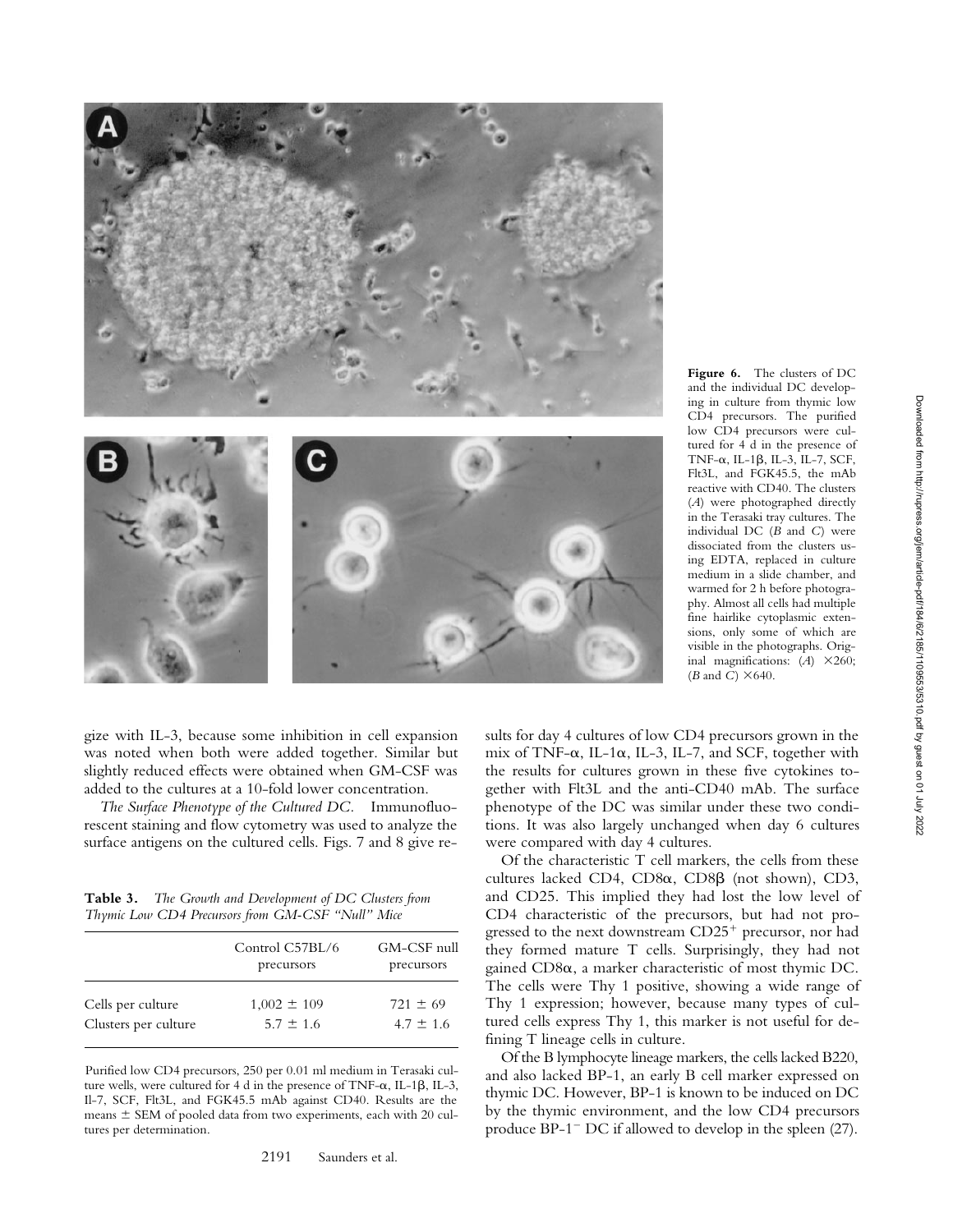|                                                                                 |                   | Day 4                |
|---------------------------------------------------------------------------------|-------------------|----------------------|
| Cytokines                                                                       | Cells per culture | Clusters per culture |
| IL-1 $\beta$ , TNF- $\alpha$ , IL-7, SCF, Flt3L, anti-CD40 alone                | 4.930             | $1.8 \pm 0.4$        |
| IL-1 $\beta$ , TNF- $\alpha$ , IL-7, SCF, Flt3L, anti-CD40 plus IL-3            | 10,130            | $4.3 \pm 0.4$        |
| IL-1 $\beta$ , TNF- $\alpha$ , IL-7, SCF, Flt3L, anti-CD40 plus GM-CSF          | 6,570             | $3.7 \pm 0.4$        |
| IL-1 $\beta$ , TNF- $\alpha$ , IL-7, SCF, Flt3L, anti-CD40 plus IL-3 and GM-CSF | 8.360             | $4.6 \pm 0.5$        |

**Table 4.** *The Influence of GM-CSF and IL-3 on DC Development from Low CD4 Thymic Precursors in Low-Density Cultures*

Purified low CD4 thymic precursors were cultured at 250 cells per well in 0.01 ml medium for 4 d with the cytokines listed. Results are the pooled data from two experiments, each with 20 cultures per condition. Cluster counts are the means  $\pm$  SEM of individual direct culture counts. Cell counts were performed on the pool of the 20 cultures in each experiment after harvest, and the results are the mean of the two experiments.

Of the macrophage/granulocyte markers, the cells were negative for Gr-1. They stained at levels varying from negative to moderately positive for CD11b (Mac-1) and negative to moderately positive for F4/80. The very strong staining characteristic of macrophages was not seen with either marker. CD11b is expressed at levels ranging from low to high on different lymphoid tissue DC (26, 27, 35). F4/80 has been observed on cultured DC precursors (13), but is not normally expressed at this level on mature tissue DC (26).

Of the typical DC markers, the cultured cells expressed very high levels of class I and class II MHC, high levels of CD11c, and moderate levels of DEC205. They expressed B7-1 (CD80) and B7-2 (CD86), characteristics of mature DC. As do most DC, they expressed CD40, CD44, and HSA, the heat stable antigen (not shown); these markers are also found on other cell types. They also had the high forward and side scatter characteristic of DC, as expected from their size and appearance in Fig. 6. Overall they resembled mature DC, the only anomaly being the absence of CD8a, a marker characteristic of thymic DC in the mouse but present on only about half of splenic or LN DC. It should be noted that the low CD4 precursors lack surface class II MHC, CD11c, DEC205, CD80, and CD86 (20, 21, 29), an observation we confirmed in this study (data not shown), so differentiation toward expression of these DC markers had occurred in the cultures.

*T Cell Stimulatory Activity of the Cultured DC.* To determine if the culture system produced functional DC, the DC produced from thymic precursors by culture in the presence of IL-1 $\beta$ , TNF- $\alpha$ , IL-3, IL-7, SCF, Flt3L, and mAb binding CD40 were compared with freshly isolated thymic DC in their ability to stimulate the proliferation of allogeneic CD4 T cells. The small scale mixed leukocyte cultures used (28) involved 20,000 pure  $CD4^+$  LN T cells as responders, and small numbers of either pure thymic DC or cultured DC as stimulators; no exogenous cytokines were added. Both the DC cultured with the full sevencytokine mix and the normal thymic DC were found to be efficient stimulators of mature T cell proliferation; both gave a proliferative response peaking at day 3 to 3.5, and both gave a good DC dose–response relationship and a very high stimulation index (Fig. 9). The DC cultured with the full cytokine mix generally gave better T cell stimulation than freshly isolated thymic DC.

*Frequency of Responding and DC-producing Precursors.* The rapid increase in cell counts during the response of the low CD4 precursor preparation to the cytokine mixes (Figs. 4 and 5) suggested that a significant proportion of the cells were responding. However, because it required  $\sim 50$  precursors to form one DC cluster at day 4, it may have been that only 2% of the precursor population was committed to DC development. The argument against this was that the incidence of cells with DC morphology was very much higher than 2% early in the culture, and that the clusters represented aggregates rather than colonies derived from a single precursor. To determine the actual incidence of responding cells, a series of experiments was conducted in which the low CD4 precursors were set up in Terasaki tray cultures at the 1-cell-per-well level in medium containing the optimum mix of "cytokines" (IL-1 $\beta$ , TNF- $\alpha$ , IL-3, IL-7, SCF, Flt3L, and anti-CD40). After 2 h, the cultures were examined under inverted phase microscopy, and cultures with a single precursor in the well were selected for further day-by-day observation. In one such experiment the fate of 27 single precursor cells was followed over 3 d. By day 1, nine of the starting cells had died, but all but one of the remaining viable cells showed a clear DC morphology; of these 70% survivors with DC morphology, 20% had already undergone one cell division. By day 3, one further culture had terminated in cell death, but all the remainder had divided to produce between 2 and 10 progeny; 90% of the viable progeny cells in these clones were of DC morphology. In some cases, the progeny cells stayed associated as a minicluster, but in many cultures they moved apart. Two subsequent experiments confirmed these observations. Thus the majority (at least 70%) of the cells in the low CD4 precursor preparation could be considered as potential DC precursors. We are unable to assess whether the 30% of precursors that died in our cultures were also potential DC precursors, or whether these cells were committed to another lineage. It was of interest that differentiation of these low CD4 precursors to a DC morphology was rapid and usually preceded cell division.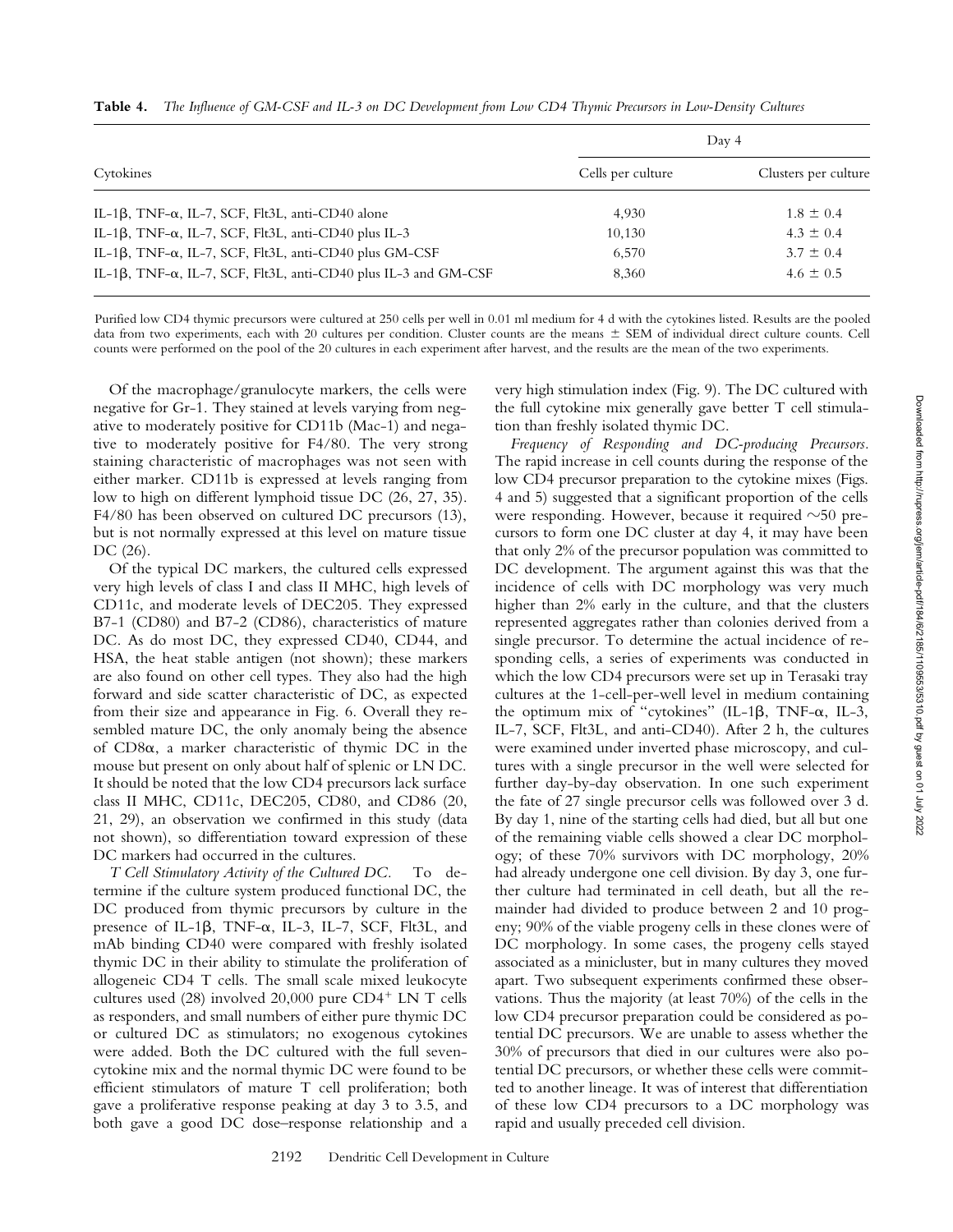

Figure 7. The expression of typical thymic DC surface markers on the DC developing in culture of thymic low CD4 precursors. The precursors (20,000) were grown for 4 d in 0.1 ml medium in 96-well, flat-bottomed culture trays, in the presence of IL-1 $\beta$ , TNF- $\alpha$ , IL-3, IL-7, and SCF, alone (*left*) or together with Flt3L and the mAb FGK45.5 reactive with CD40 (*right*). The cultured were harvested, pooled, dissociated by EDTA treatment, and then stained with mAb, generally in two fluorescent colors. Full details are given in Materials and Methods. Dead or damaged cells,  $\sim$ 15% of the total, were excluded from analysis by propidium iodide staining and forward light scatter characteristics; otherwise, all cells growing in the cultures are represented in fluorescence distribution profiles. The broken line gives the background staining, omitting the relevant mAb. Each result is representative of two to five such analyses.

# **Discussion**

The growth in culture of a highly purified early thymic T precursor population, the low CD4 precursor, has led in these experiments to the development of DC rather than T cells. Because on intravenous transfer to irradiated recipients this same population forms T cells, B cells, NK cells, and DC (18–23; for review see reference 24), only one of these potentials has been realized under our culture conditions. We cannot at present determine whether all the cells in this precursor population have all four developmental potentials, because we are at present unable to produce T cells, B cells or NK cells from these precursors in culture. However, because at least 70% of these cells, originally se-



Figure 8. The expression of characteristic T cell, B cell, or myeloid cell markers on the DC developing in culture of thymic low CD4 precursors. Details are as in Fig. 7.

lected as being precursors of T cells, have the potential to develop into DC, we consider it likely that the T lymphocyte precursors and the DC precursors are identical. It seems highly unlikely that the DC arise from a 70% myeloid precursor "contaminant" in the T precursor population because there was no detectable myeloid response in transfer experiments (19), and the incidence of cells able to respond to GM-CSF by forming colonies or proliferating in culture is  $\leq 1\%$  (19, 29). The results support the view that thymic DC are of lymphoid precursor origin.

The cytokine mix we have used to produce DC is totally different from those usually used to produce DC in culture, and it is much more complex. Some of this complexity may be attributed to our use of a pure precursor population, because there are no other cells around to contribute their cytokine products to the developing DC precursor. Apart from the number of cytokines involved, the most striking aspect of our study was our difficulty in demonstrating any marked effect of GM-CSF on the development of DC from the thymic precursors. This stands in complete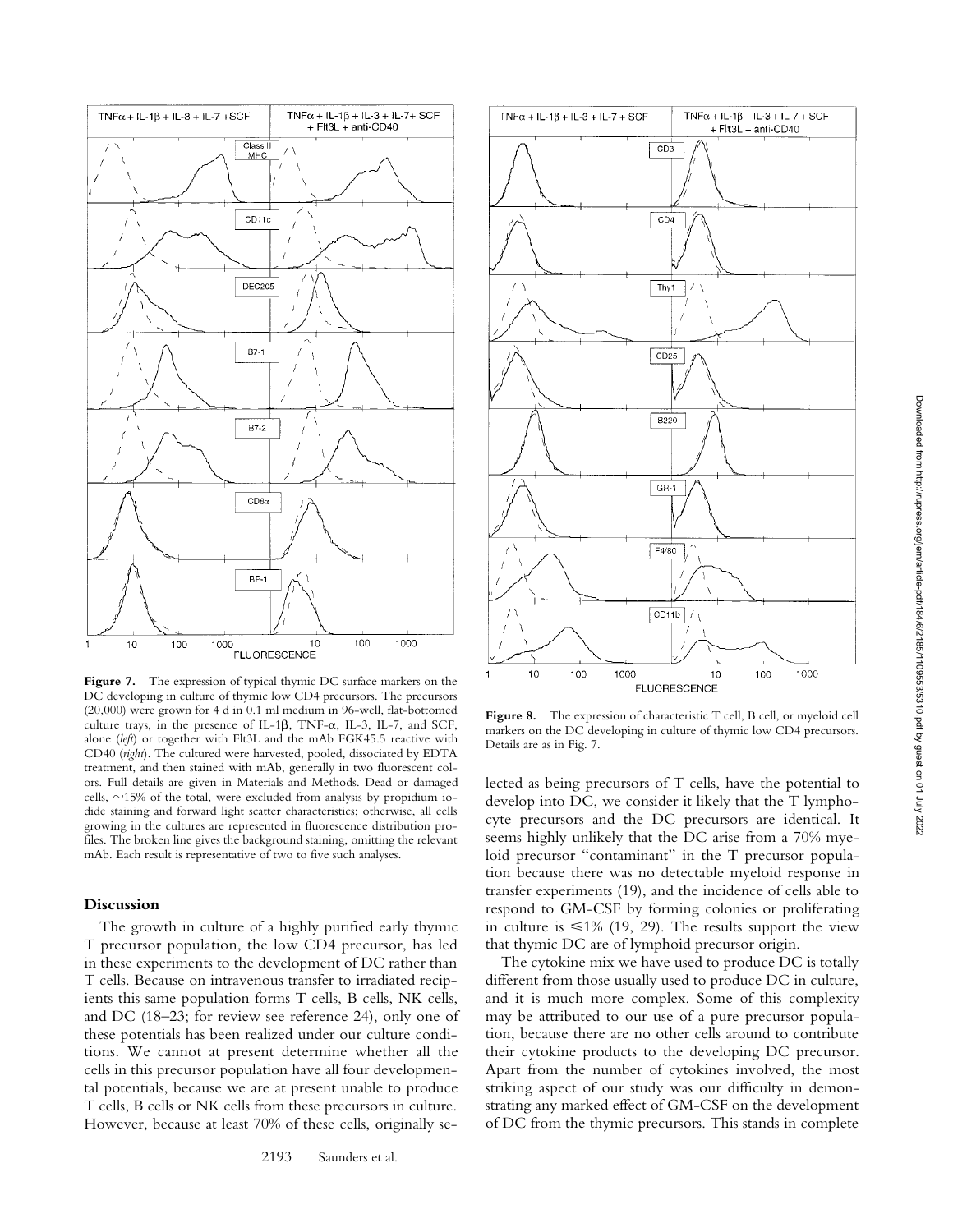

Figure 9. The stimulation of CD4 T cell proliferation by the DC derived in culture from the thymic low CD4 precursors. The cultured DC were harvested on day 4 from cultures of thymic low CD4 precursors grown in the presence of the cytokines IL-1 $\beta$ , TNF- $\alpha$ , IL-3, IL-7, SCF, Flt3L, and the mAb FGK45.5 reactive with CD40. These were compared with normal thymic DC extracted directly from the thymus and finally purified by sorting based on CD11c expression. Purified CBA LN CD4 T cells (20,000) were cultured for 3 d with various levels of the C57BL/6-derived DC, and then the cultures were pulsed for 9 h with [3H]TdR. The cells were collected onto glass-fiber filters, and proliferation was assessed by measuring incorporated radioactivity using gas flow scintillation counting. Full details are given in Materials and Methods. Results are the means  $\pm$ SEM of the pooled data from two experiments, each with five cultures per point. Similar results but with somewhat lower counts were obtained at days 2.5 and 3.5 of harvest. The background count with T cells alone was 17  $\pm$  1 cpm, and the stimulation index was  $>$ 300. The background count with 2,000 fresh thymic DC alone was 77  $\pm$  22 cpm, and with 2,000 cultured DC alone was 109  $\pm$  14 cpm.

contrast to the central role of this cytokine in most studies of DC development in culture (2–4, 6–17). Our experiments using anti–GM-CSF antibody, and using GM-CSF– deficient mice, indicate that this is not due to endogenous GM-CSF generation nor to a requirement for GM-CSF at an earlier developmental stage than the low CD4 precursor. Nor can it be entirely explained by a substitution of IL-3 for GM-CSF as the cytokine signaling through the  $GM-CSF$  receptor  $\beta$  chain, although GM-CSF and IL-3 are partially exchangeable in giving a twofold enhancement of DC production. The thymic precursors and their thymic DC progeny presumably have receptors for GM-CSF, because this cytokine when used alone does improve viability in culture, and in the absence of IL-3 it can enhance DC production; however, it is not essential in cell proliferation or differentiation to DC. It is possible that the role of GM-CSF in all other studies to date has been indirect, via its cytokine inductive effects on cells other than the DC precursors in the heterogeneous precursor preparations. However, it seems more likely that this lack of effect of GM-CSF is due to our outgrowth of a lymphoid-derived rather than a myeloid-derived class of DC. It should be noted that the evidence for a myeloid origin of DC comes from cultures grown using GM-CSF, so this type of experiment would selectively address the origin of only one type of DC. It will now be important to determine what proportion of DC found in various lymphoid organs are of myeloid precursor versus lymphoid precursor origin. It is of interest that DC can also be produced from bone marrow precursors using our cytokine mix lacking GM-CSF. However we do not know the lineage origin of these DC.

The DC we develop in culture from the thymic low CD4 precursors using the optimum complement of cytokines appear similar to normal thymic DC in CD4 T cell stimulatory function, and in most of the common DC cell surface markers. However, there are some differences in surface phenotype from normal thymic DC. Some markers that are higher than on normal thymic DC may be a simple consequence of growth in culture; thus CD11b (Mac-1), although lower on freshly isolated normal thymic DC, may be upregulated by overnight incubation in culture to levels similar to those on the DC we generate in culture (D. Vremec, unpublished data). Some markers that are missing may indicate that the factors required for upregulation, present in the normal thymus, are lacking in our cultures. Thus we have already established that BP-1, normally expressed on thymic DC and on the DC progeny of the low CD4 precursors if they develop in the thymus of an irradiated recipient, is absent when the same precursors produce DC progeny in the spleen (27). We assume, therefore, that our cultures lack the thymus-specific induction factors required for BP-1 expression. However, the absence of  $CD8\alpha$  on the DC we generate from the low CD4 precursors in culture is surprising and presents us with a paradox.

Most DC in the thymus, and a proportion of those in spleen and LN, express CD8 as an  $\alpha\alpha$  homodimer (21, 26). We have found in intravenous transfer studies that  $CD8\alpha$ serves as a marker of the DC progeny of the low CD4 precursor, in both the thymus and the spleen of irradiated recipients (27). On this basis we suggested that normal  $CD8\alpha^+$  DC are lymphoid derived, whereas the  $CD8^-$  DC found in spleen and LN are myeloid derived. It now seems  $CD8\alpha$  is not an inevitable marker of lymphoid-derived DC, raising the possibility that many of the  $CD8^-$  DC found in normal lymphoid tissue are also lymphoid derived. In fact, in more recent studies (L. Wu, unpublished), we have found the DC progeny found in LN after intravenous transfer of thymic low CD4 precursors include CD8<sup>-</sup> as well as  $CD8^+$  DC.  $CD8\alpha$  expression may be induced by some aspect of the environment common to both thymus and spleen, less pronounced in LN, but not reproduced at all in our cultures.

DC expanded in culture using GM-CSF show great promise as natural adjuvants for enhancing immune responses to tumors and other antigens (for review see reference 36). Our results indicate that the use of different combinations of cytokines could allow the outgrowth of different types of DC, originating from different precursor cells. Our other studies indicate that some types of DC have an inhibitory or regulatory effect on T cell responses (28, 37). Accordingly, it will be important to reevaluate the immunestimulatory capacity of the DC produced when different cytokine combinations are used, because it may be possible to generate DC that inhibit rather than enhance an immune response.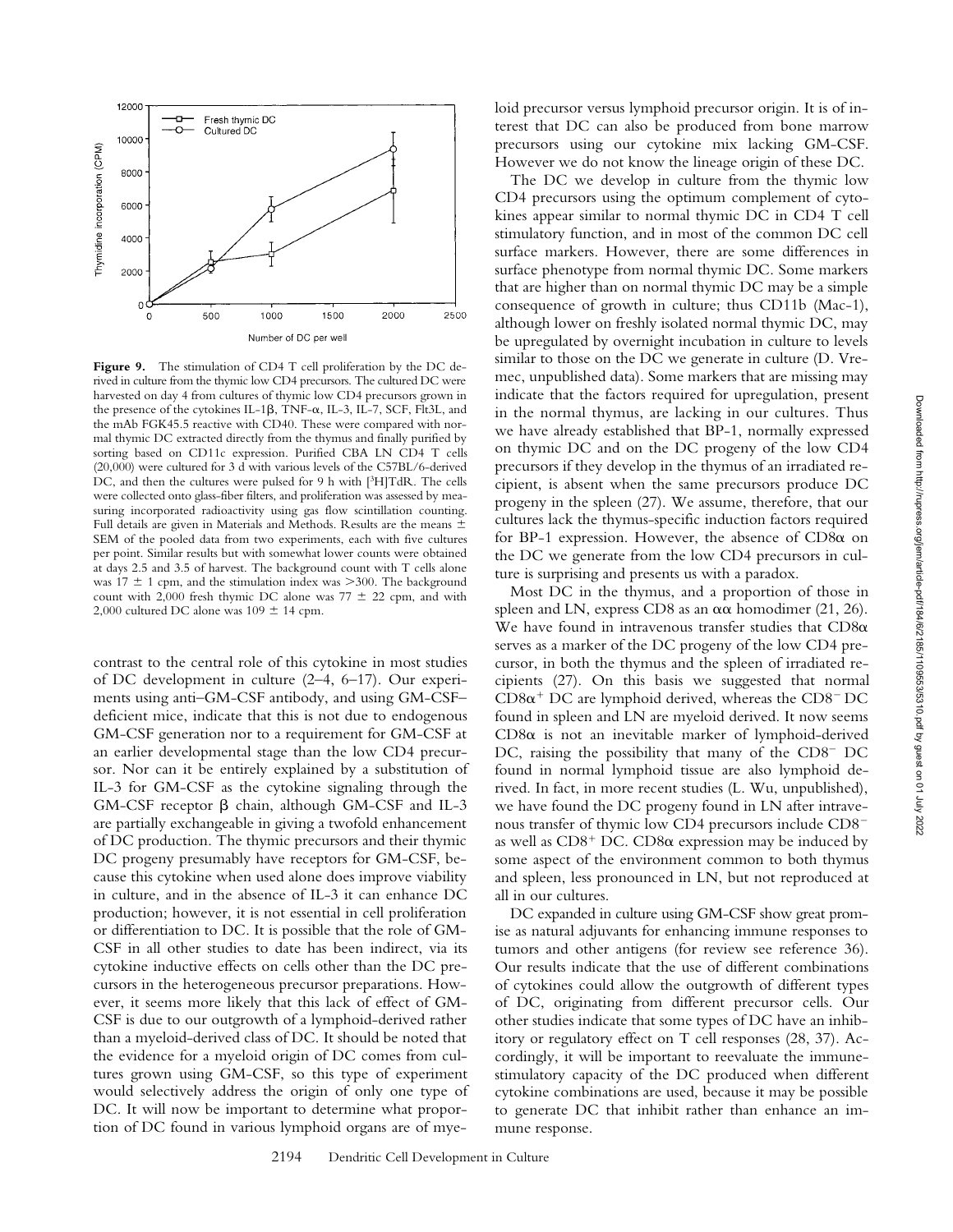We thank Dr. D. Metcalf for his advice and encouragement, Rebecca Kydd for technical assistance, Dianne Grail for the generation of the GM-CSF–deficient mice, and Dr. F. Battye, Robyn Muir, and Dora Kaminaris for assistance with flow cytometry.

This work was supported by a Human Frontier Science Program grant and by the National Health and Medical Research Council, Australia.

Address correspondence to Dr. K. Shortman, The Walter and Eliza Hall Institute of Medical Research, Post Office Royal Melbourne Hospital, Victoria 3050, Australia.

*Received for publication 29 July 1996 and in revised form 17 September 1996.*

### **References**

- 1. Steinman, R.M. 1991. The dendritic cell system and its role in immunogenicity. *Annu. Rev. Immunol.* 9:271–296.
- 2. Reid, C.D.C., P.R. Fryer, C. Clifford, A. Kirk, J. Tikerpae, and S.C. Knight. 1990. Identification of hematopoietic progenitors of macrophages and dendritic Langerhans cells (DL-CFU) in human bone marrow and peripheral blood. *Blood.* 76:1139–1149.
- 3. Inaba, K., R.M. Steinman, M. Witmer Pack, H. Aya, M. Inaba, T. Sudo, S. Wolpe, and G. Schuler. 1992. Identification of proliferating dendritic cell precursors in mouse blood. *J. Exp. Med.* 175:1157–1167.
- 4. Inaba, K., M. Inaba, N. Romani, H. Aya, M. Deguchi, S. Ikehara, S. Muramatsu, and R.M. Steinman. 1992. Generation of large numbers of dendritic cells from mouse bone marrow cultures supplemented with granulocyte/macrophage colony-stimulating factor. *J. Exp. Med.* 176:1693–1702.
- 5. Caux, C., C. Dezutter-Dambuyant, D. Schmitt, and J. Banchereau. 1992. GM-CSF and TNF- $\alpha$  cooperate in the generation of dendritic Langerhans cells. *Nature (Lond.).* 360: 258–260.
- 6. Scheicher, C., M. Mehlig, R. Zecher, and K. Reske. 1992. Dendritic cells from mouse bone marrow: in vitro differentiation using low doses of recombinant granulocyte-macrophage colony-stimulating factor. *J. Immunol. Methods.* 154: 253–264.
- 7. Reid, C.D.L., A. Stackpole, A. Meager, and J. Tikerpae. 1992. Interactions of tumor necrosis factor with granulocytemacrophage colony-stimulating factor and other cytokines in the regulation of dendritic cell growth in vitro from early bipotent CD34<sup>+</sup> progenitors in human bone marrow. *J. Immunol.* 149:2681–2688.
- 8. Santiago-Schwarz, F., N. Divaris, C. Kay, and S.E. Carsons. 1993. Mechanisms of tumor necrosis factor-granulocytemacrophage colony-stimulating factor-induced dendritic cell development. *Blood.* 82:3019–3029.
- 9. Romani, N., S. Gruner, D. Brang, E. Kampgen, A. Lenz, B. Trockenbacher, G. Konwalinka, P.O. Fritch, R.M. Steinman, and G. Schuler. 1994. Proliferating dendritic cell progenitors in human blood. *J. Exp. Med.* 180:83–93.
- 10. Lu, L., J. Woo, A.S. Rao, Y. Li, S.C. Watkins, S. Qian, T.E. Starzl, A.J. Demetris, and A.W. Thomson. 1994. Propagation of dendritic cell progenitors from normal mouse liver using granulocyte/macrophage colony-stimulating factor and their maturational development in the presence of type 1 collagen. *J. Exp. Med.* 179:1823–1834.
- 11. Strunk, D., K. Rappersberger, C. Egger, H. Strobl, E. Krömer, A. Elbe, D. Maurer, and G. Stingl. 1996. Generation of human dendritic cells/Langerhans cells from circulat-

ing CD34<sup>+</sup> hematopoietic progenitor cells. *Blood.* 87:1292– 1302.

- 12. Caux, C., and J. Banchereau. 1996. In vitro regulation of dendritic cell development and function. *In* Blood Cell Biochemistry, Vol. 7, Hemopoietic Growth Factors and their Receptors. A. Whetton and J. Gordons, editors. Plenum Press, London. In press.
- 13. Inaba, K., M. Inaba, M. Deguchi, K. Hagi, R. Yasumizu, S. Ikehara, S. Muramatsu, and R.M. Steinman. 1993. Granulocytes, macrophages, and dendritic cells arise from a common major histocompatibility complex class II-negative progenitor in mouse bone marrow. *Proc. Natl. Acad. Sci. USA.* 90:3038– 3042.
- 14. Young, J.W., P. Szabolcs, and M.A.S. Moore. 1995. Identification of dendritic cell colony-forming units among normal human CD34<sup>+</sup> bone marrow progenitors that are expanded by c-kit ligand and yield pure dendritic cell colonies in the presence of granulocyte/macrophage colony-stimulating factor and tumor necrosis factor a. *J. Exp. Med.* 182:1111–1120.
- 15. Kabel, P.J., M. de Haan-Meulman, H.A. Voorbij, M. Kleingold, E.F. Knol, and H.A. Drexhage. 1989. Accessory cells with a morphology and marker pattern of dendritic cells can be obtained from elutriator-purified blood monocyte fractions. An enhancing effect of metrizamide in this differentiation. *Immunobiology.* 179:395–411.
- 16. Rossi, G., N. Heveker, B. Thiele, H. Gelderblom, and F. Steinbach. 1992. Development of a Langerhans cell phenotype from peripheral blood monocytes. *Immunol. Lett.* 31: 189–198.
- 17. Sallusto, F., and A. Lanzavecchia. 1994. Efficient presentation of soluble antigen by cultured human dendritic cells is maintained by granulocyte/macrophage colony-stimulating factor plus interleukin 4 and downregulated by tumor necrosis factor a. *J. Exp. Med.* 179:1109–1118.
- 18. Wu, L., R. Scollay, M. Egerton, M. Pearse, G.J. Spangrude, and K. Shortman. 1991. CD4 expressed on earliest T-lineage precursor cells in the adult murine thymus. *Nature (Lond.).* 349:71–74.
- 19. Wu, L., M. Antica, G.R. Johnson, R. Scollay, and K. Shortman. 1991. Developmental potential of the earliest precursor cells from the adult thymus. *J. Exp. Med.* 174:1617–1627.
- 20. Ardavin, C., L. Wu, C. Li, and K. Shortman. 1993. Thymic dendritic cells and T cells develop simultaneously within the thymus from a common precursor population. *Nature (Lond.).* 362:761–763.
- 21. Wu, L., D. Vremec, C. Ardavin, K. Winkel, G. Suss, H. Georgiou, E. Maraskovsky, W. Cook, and K. Shortman. 1995. Mouse thymus dendritic cells: kinetics of development